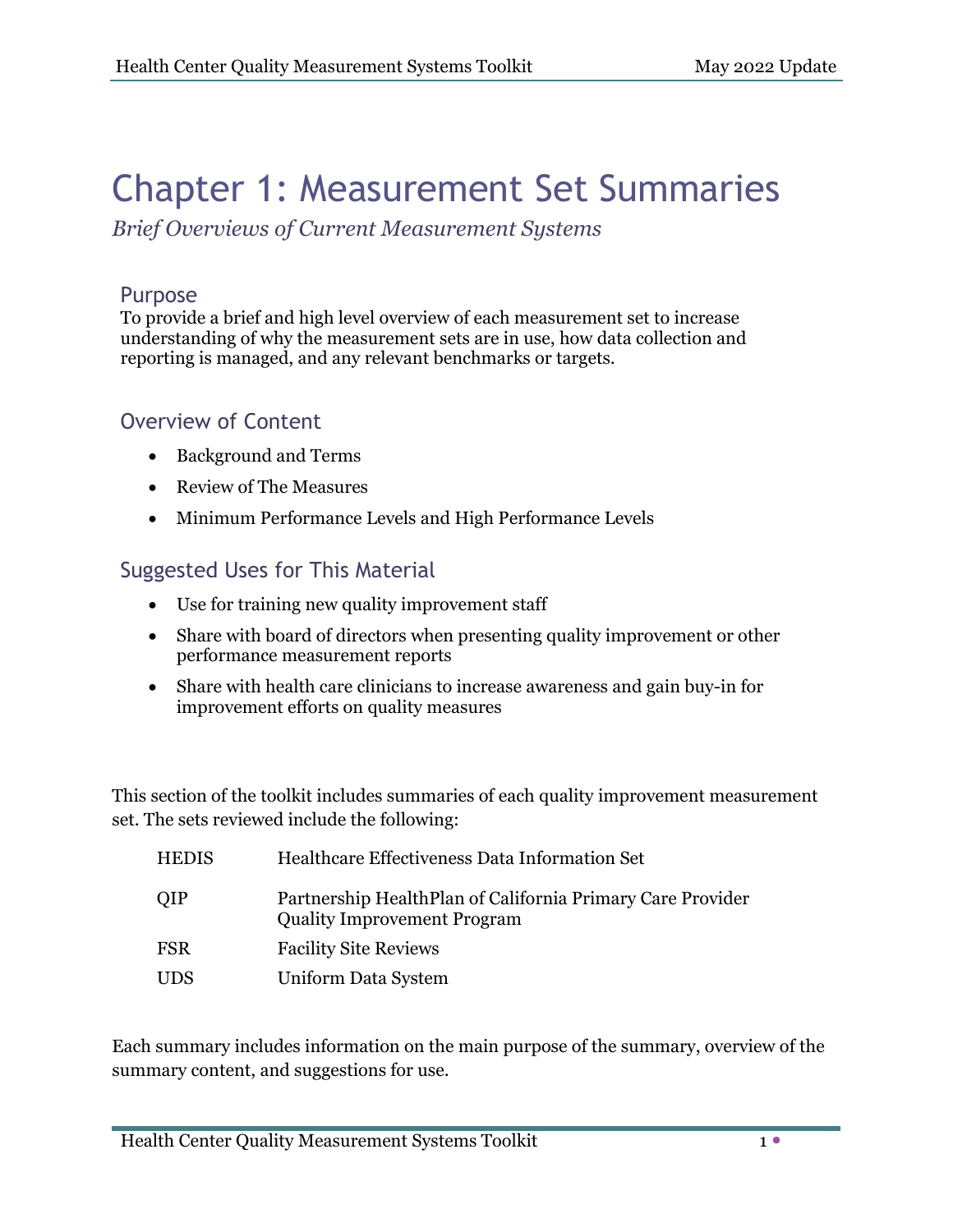# Healthcare Effectiveness Data Information Set (HEDIS)

# Background and Terms

HEDIS, developed by the National Committee for Quality Assurance (NCQA) is the most widely used healthcare quality measurement tool in the United States. HEDIS is designed to provide healthcare purchasers, consumers and others with a standardized way to compare health plans. HEDIS data are often used to produce health plan "report cards" and analyze the effectiveness of quality improvement activities. The NCQA library houses 96 measures across 6 domains of care. The 6 Domains of Care are:

- Effectiveness of Care
- Access/Availability of Care
- Experience of Care
- Utilization and Risk Adjusted Utilization
- Health Plan Descriptive Information
- Measures Reported Using Electronic Clinical Data Systems

The Department of Healthcare Services (DHCS) selects a subset of measures across these domains for Managed Care Plans (MCPs) to report annually. Performance measures within these domains provide information about a health plan's performance in such areas as providing timely access to preventive services, management of members with chronic disease, and appropriate treatment for members with select conditions. While HEDIS data provides an opportunity to compare health plans based on some aspects of health care delivered to members, the intent of the data is not to provide an overall, comprehensive assessment of health care quality for a health plan. DHCS uses HEDIS data as one component of its overall quality monitoring strategy. DHCS and MCPs use MCP-specific data, aggregate data, and comparisons to State and national benchmarks to identify opportunities for improvement, analyze performance, and assess whether previously implemented interventions were effective.

PHC recently achieved NCQA accreditation as a health plan. The importance of HEDIS becomes more prominent as HEDIS scores and Consumer Assessment of Healthcare Providers and Systems (CAHPS) results make up 50% of the accreditation assessment. Becoming accredited requires reporting on an expanded set of HEDIS measures beginning measurement year 2021.

# HEDIS Annual Project

- ▶ NCQA Measure Technical Specifications Released: October of the reporting year
- $\triangleright$  Measurement year: January 1 December 31
- Annual Project Timeline: February-May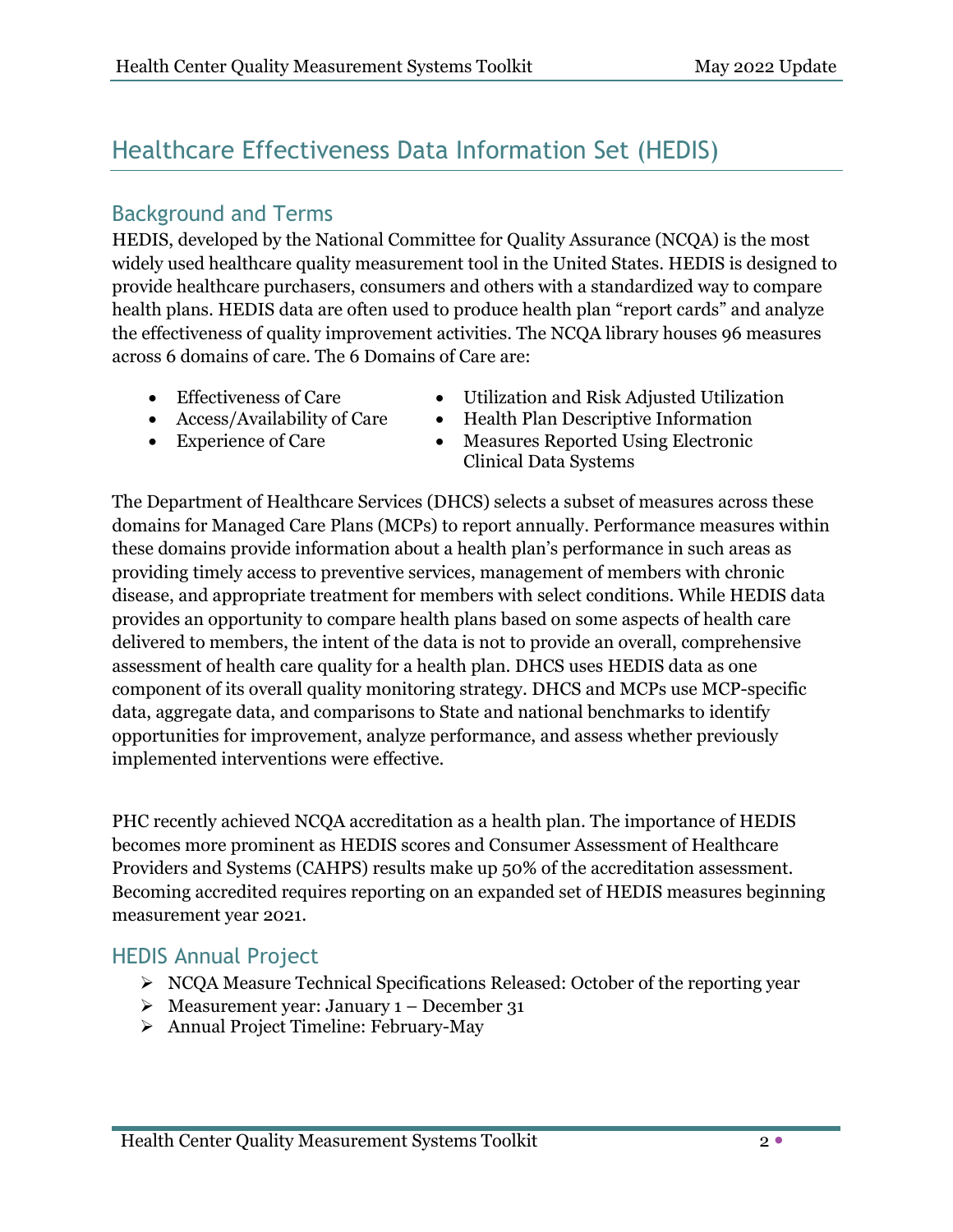**Overview:** Each year PHC has less than twelve weeks to execute the HEDIS annual project. This includes capturing data from claims and encounters, supplemental data sources, and through the collection of over 15,000 medical records in an effort to capture the care provided to our members over the measurement year. PHC is required to contract with an external auditing firm, licensed by NCQA to ensure the HEDIS audit is executed according to NCQA guidelines. PHC is also required to use NCQA Certified Software to execute the HEDIS project and calculate rates.

**Medical Record Retrieval Process:** PHC contracts with a medical record retrieval vendor for EMR Remote Access, who also serves as the medical record abstraction vendor to ensure the project is executed within the mandated timeframe. PHC staff partner with the vendor to ensure successful record retrieval and abstraction accuracy. PHC piloted remote access for record retrieval in 2016, and has since expanded EMR Remote Access as the preferred method for medical record retrieval, yielding the best outcomes for both providers and project outcomes. Due to the success of EMR Remote Access, PHC will take the balance of medical record retrieval "in-house" for the annual medical record project.

**DUE each year:** PHC is required to halt the annual project by a designated date in early May to submit the results of its audit to Health Services Advisory Group (HSAG), PHC's licensed auditing firm. HSAG conducts a Medical Record Review Validation (MRRV) for Hybrid Measures, by selecting specific measures for validation. PHC is required to submit medical record evidence for a specified sample of numerator positive members for the measures selected. Failures in this audit may result in the inability to report performance on the measure. Once this audit is successfully completed, final rates can be calculated, which are reported to PHC and the public in late July/August.

#### **Regional Reporting:**

When PHC expanded in 2013 to cover 8 additional counties, PHC received approval from DHCS to allow HEDIS to be reported at a regional level. Please note below the following 4 reporting regions:

| Northwest: Humboldt, Del Norte               | Northeast: Shasta, Trinity, Modoc,<br>Siskiyou, Lassen |
|----------------------------------------------|--------------------------------------------------------|
| Southwest: Sonoma, Marin,<br>Mendocino, Lake | Southeast: Solano, Yolo, Napa                          |

This means one rate per measure/per region is publicly reported. Because some counties are more populous within a region, PHC conducts a county level oversample where the denominators are very small, to best gauge county level performance for improvement efforts.

Health Center Quality Measurement Systems Toolkit 3 . 3 .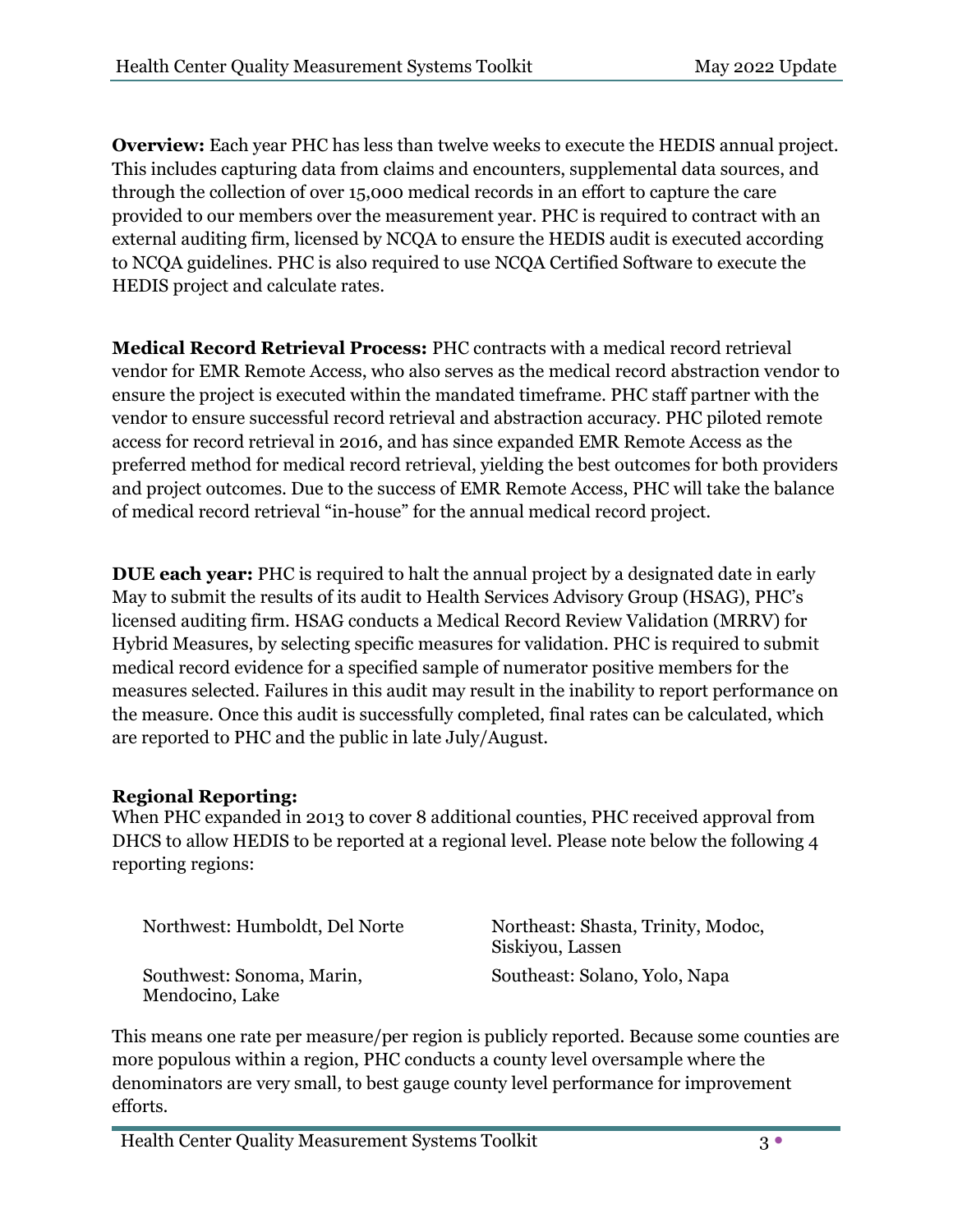#### **There are two types of measures for HEDIS, Administrative and Hybrid**

#### **Administrative Measures:**

- Measures the entire eligible population, which is measure specific. Each measure has eligible population criteria such as age, continuous enrollment, allowable gap, event, diagnosis, etc.
- Data collected through claims and/or encounter services billed. Look back is defined by measure through 12/31 of the measurement year.
- The health plan looks at the entire eligible population using claims and encounter data, and pharmacy and lab data to satisfy each measure.
- Administrative measures do not allow data to be collected from the medical record.
- Timely and accurate billing practices are important to ensure capture of all services provided to health plan members.

#### **Hybrid Measures:**

- Measures a statistically significant *sample* of the eligible population.
- Data collected from both claims and/or encounter services billed and data collected from the medical record.
- The health plan's certified software draws a statistically significant sample of the eligible population. Where a sample member was not made compliant by claims and/or encounter data, PHC is able to use medical record data to show compliance. Several measures utilize a combination of both claims and/or encounter data and abstracted medical record evidence to demonstrate measure compliance.
- The stronger the claims data, the fewer medical records need to be collected from provider sites.
- The health plan casts a very wide net to locate the data needed to satisfy the hybrid measures. For example, PHC considers which PCP the member is assigned to and which provider they saw most often during the measurement year. Additionally, if a measure includes services that a specialist provides, PHC considers which specialist(s) the member saw during the measurement year.

It is important to note that enrollment criteria are specific to the measure for both administrative and hybrid measures. PHC's certified software determines appropriate enrollment spans per NCQA guidelines, and excludes those with dual eligibility and share of cost.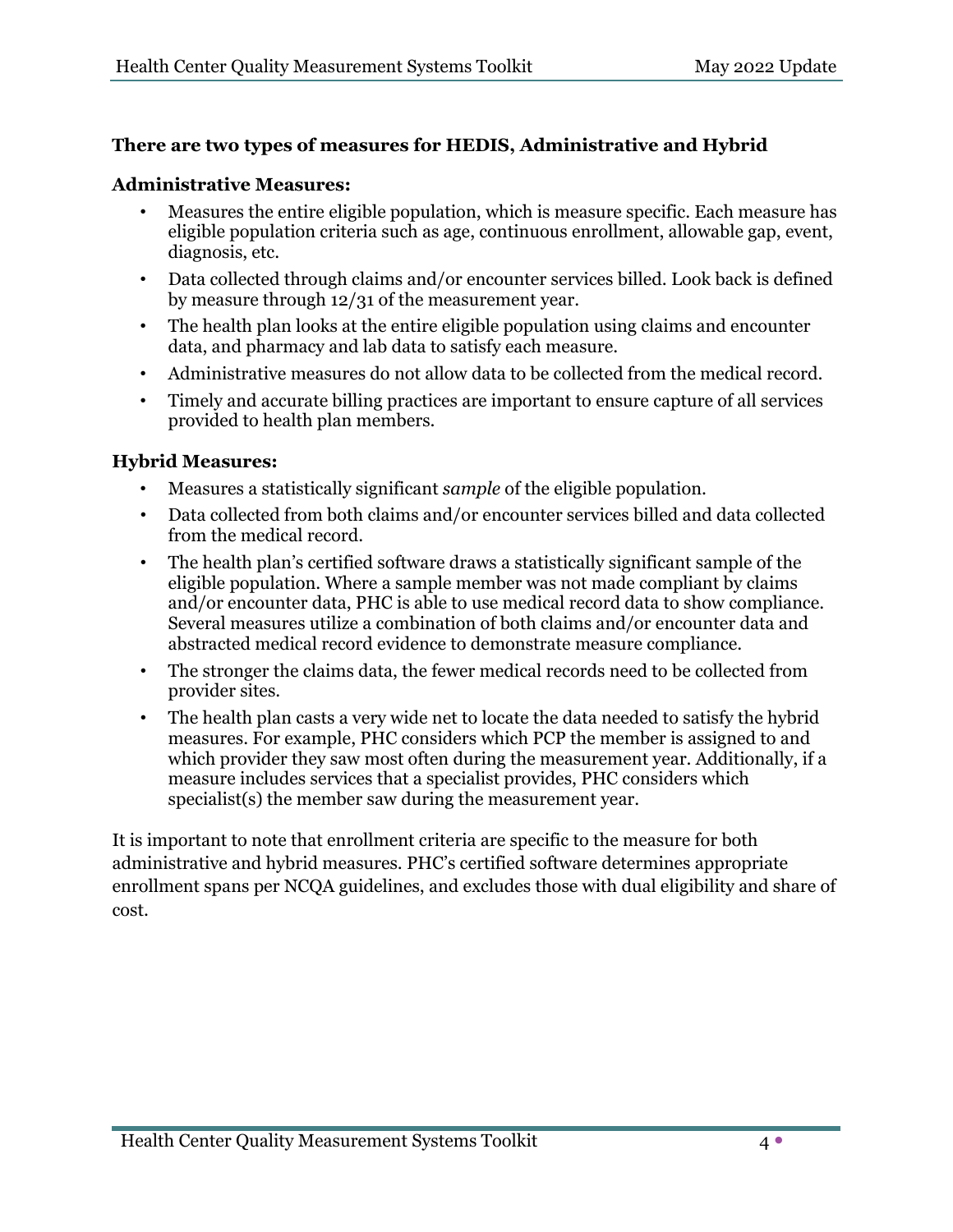#### **Types of Documentation Collected:**

When collecting medical records, the health plan looks for specific information to satisfy the measure(s). Some examples of what may be collected is:

• History and Physicals

• Progress notes • Lab reports

- OB flow charts
- Immunization and Disease Registries
- Handouts/counseling documentation

#### **HEDIS Measures and this Toolkit:**

Given the targeted provider audience for this toolkit, measure details specific to the PCP QIP and UDS are its primary focus. Additionally, PHC is now responsible for performance reporting on a larger HEDIS measure set per NCQA accreditation and DHCS accountability requirements. As a result, the HEDIS measures are not presented in detail in this toolkit but are referenced where similar measures exist in the PCP QIP and UDS.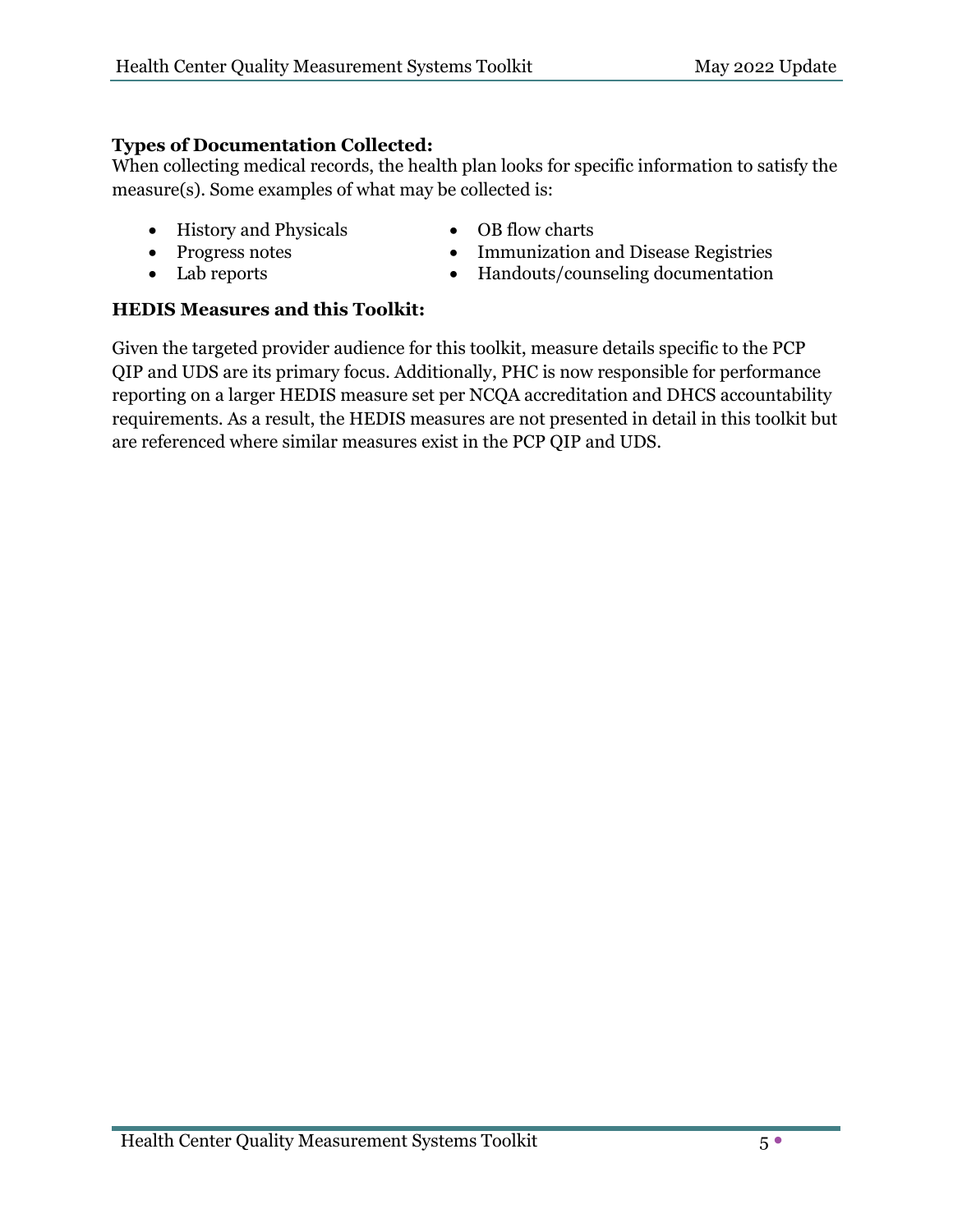#### **Minimum Performance Levels and High Performance Levels:**

DHCS annually establishes a minimum performance level (MPL) and high performance level (HPL) for each required measure. The previous year's audit means, percentiles, and ratios are used to establish the MPLs and HPLs for the current reporting year. In recent years, the MPLs were based on the Medicaid national 25th percentiles, and the HPLs were based on the national Medicaid 90th percentiles. Per 1Q 2019 communications from DHCS, the MPLs increased from the Medicaid national  $25<sup>th</sup>$  percentile to the national  $50<sup>th</sup>$ percentile as of the 2020 reporting year. Note, the HEDIS benchmarks may shift year to year based on the average performance of health plans on a national level. MCPs are contractually required to perform at or above the established MPLs. MCPs that have rates below the MPLs are frequently assigned mandated improvement projects by DHCS. With repeated low performance, MCPs risk issuance of a formal DHCS Corrective Action Plan (CAP) as well as financial penalties. MCP performance in relation to the MPL and HPL for each measure becomes public record with the release of each annual HEDIS report.

#### **[Resources](file://titan/world/aimlach/HEDIS%202018%20Season%20Closeout/Resources)**:

<http://www.partnershiphp.org/Providers/Quality/Pages/HEDISLandingPage.aspx> <http://www.ncqa.org/hedis-quality-measurement> <http://www.dhcs.ca.gov/dataandstats/reports/Pages/MMCDQualPerfMsrRpts.aspx>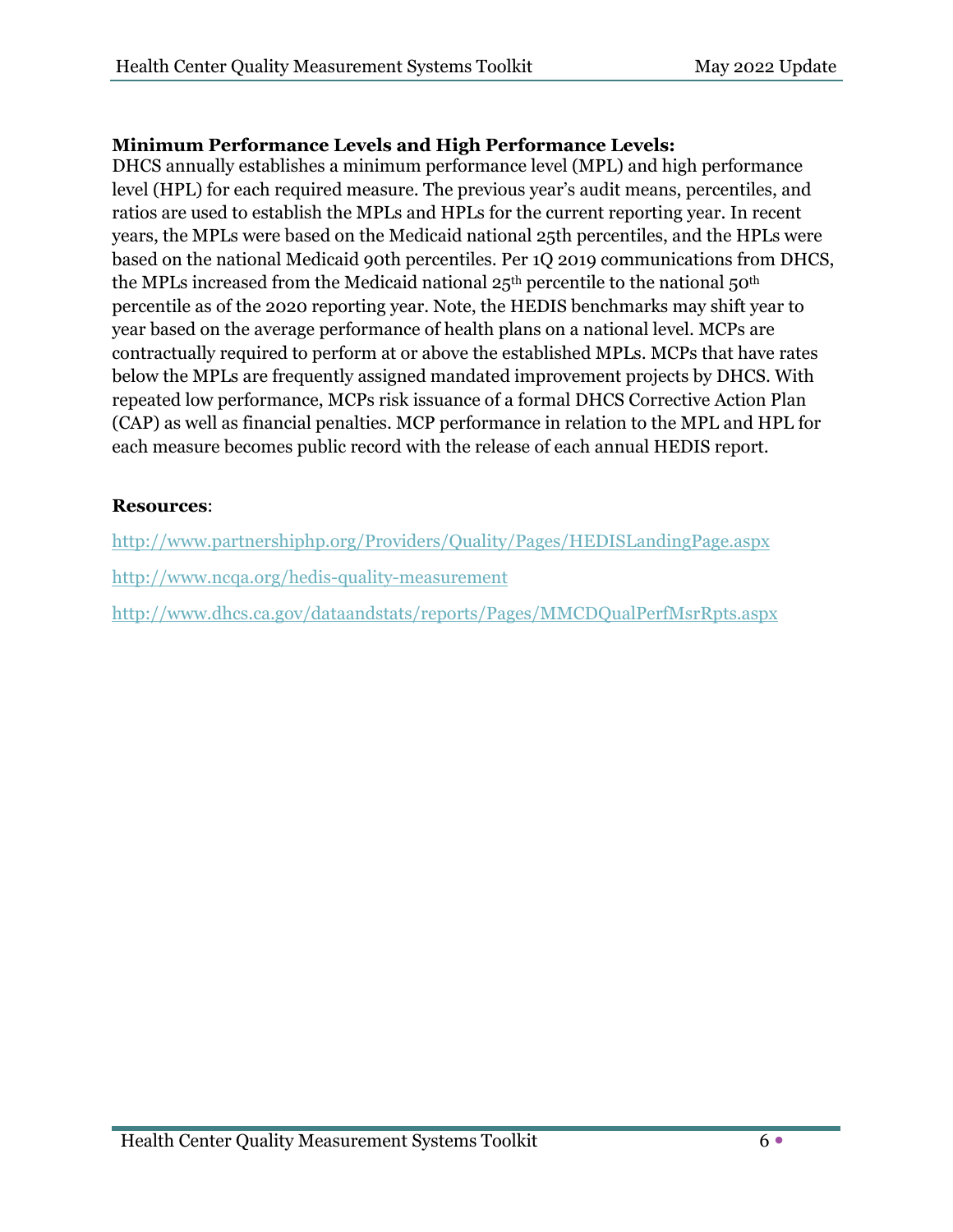# Primary Care Provider Quality Improvement Program (PCP QIP)

# Background and Terms

The Primary Care Provider Quality Improvement Program (QIP), designed in collaboration with PHC providers, offers sizable financial incentives and technical assistance to primary care providers. Primary Care Providers include: Pediatric Medicine, Family Medicine, and Internal Medicine. To participate in the QIP, you must be a contracted provider for at least nine months during the measurement year.

QIP program development is managed using a major and minor change timeline. This means major changes are made to the measurement set every other year, with only minor specification changes made in alternate years. Measurement development for the major change year typically starts six months prior to the start of the QIP year. Important stakeholders, both internal and external, come together to select the most meaningful measures. Two workgroups Technical Workgroup (internal) and Advisory Workgroup (external) collaborate to outline the details for the upcoming year. Along with these two groups a provider comment period is held which is typically two weeks long and used to gain additional feedback from our external stakeholders. Recommendations from all of these avenues are then presented to the Physician Advisory Committee (PAC), which is the final approval body for the QIP measurement set.

The QIP serves to increase health plan operational efficiencies by prioritizing areas that drive high quality care and have potential to reduce overall healthcare costs.

#### **In response to the COVID-19 Pandemic:**

This final Measurement Set for the 2020 Measurement Year (MY) was significantly modified in May 2020 in response to the Covid-19 pandemic. DHCS and PHC recognized early on that the pandemic put constraints on providers making more rigorous measure targets very difficult to achieve. Therefore, the measurement set was reduced in the number of accountable measures, measurement targets were lowered, and the originally planned Gateway Measure was not implemented.

Simultaneously, the Monitoring Measurement Set was defined as a separate and distinct measurement set that did not have any points assigned to each measure. The intent of this set was to provide visibility to performance and access to the member gap-in-care list throughout the measurement year. **PHC emphasized that the measures not included in the payment group remained clinically important.** Therefore, the Monitoring Measurement Set was included in this toolkit.

While the 2021 Measurement Year included a measurement set more aligned with prepandemic MYs, the ongoing impact of the pandemic influenced the accountable measures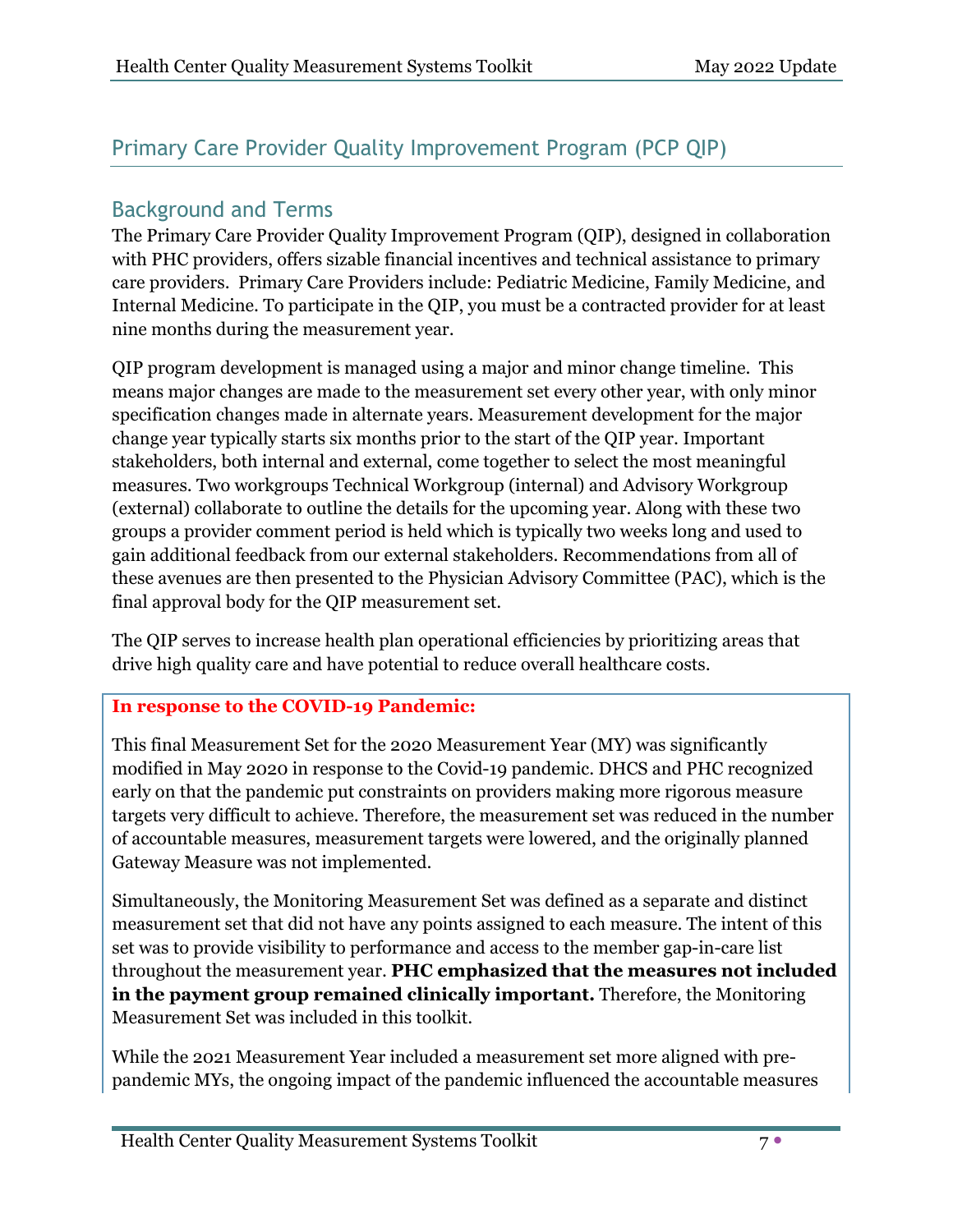included and setting of measurement targets. A smaller Monitoring Measurement Set remains present in the 2022 Measurement Year and is again included in this toolkit.

**Reporting Period:** Calendar Year, January 1 – December 31 (12 Months)

#### Measurement Set

The Primary Care Provider QIP is comprised of two measurement sets each with its own payment methodology, see below.

The Primary Care Provider QIP Core Measurement Set includes measures in the Clinical, Appropriate Use of Resources, Operations and Access, and Patient Experience domains. For these measures, performance is rewarded based on the points earned and the number of member months accumulated throughout the year. There is a fixed per member per month (PMPM) amount for all sites. The number of member months is multiplied by the PMPM to determine the maximum amount an individual site can earn. That amount is then multiplied by the percentage of points earned through the Core Measurement Set to determine the actual incentive amount.

The Unit of Service measures, the payment is independent of and distinct from the financial incentives a site receives from the Core Measurement Set. A site receives payment according to the measure specifications if the requirements for one or more Unit of Service measures are met.

- Clinical Measures
- Non-Clinical Measures
	- o Appropriate Use of Resources
	- o Patient Experience

#### **Core Measures Unit of Service Measures**

- Advanced Care Planning
- Extended Office Hours
- Patient-Centered Medical Home (PCMH) Recognition
- Peer-Led Self-Management Support Groups
- Health Information Exchange Participation
- Initial Health Assessment Improvement Plan
- Health Equity Implementation Plan
- Blood Lead Screening
- Dental Fluoride Varnish Use
- Tobacco Use Screening
- Electronic Clinical Data System (ECDS) Implementation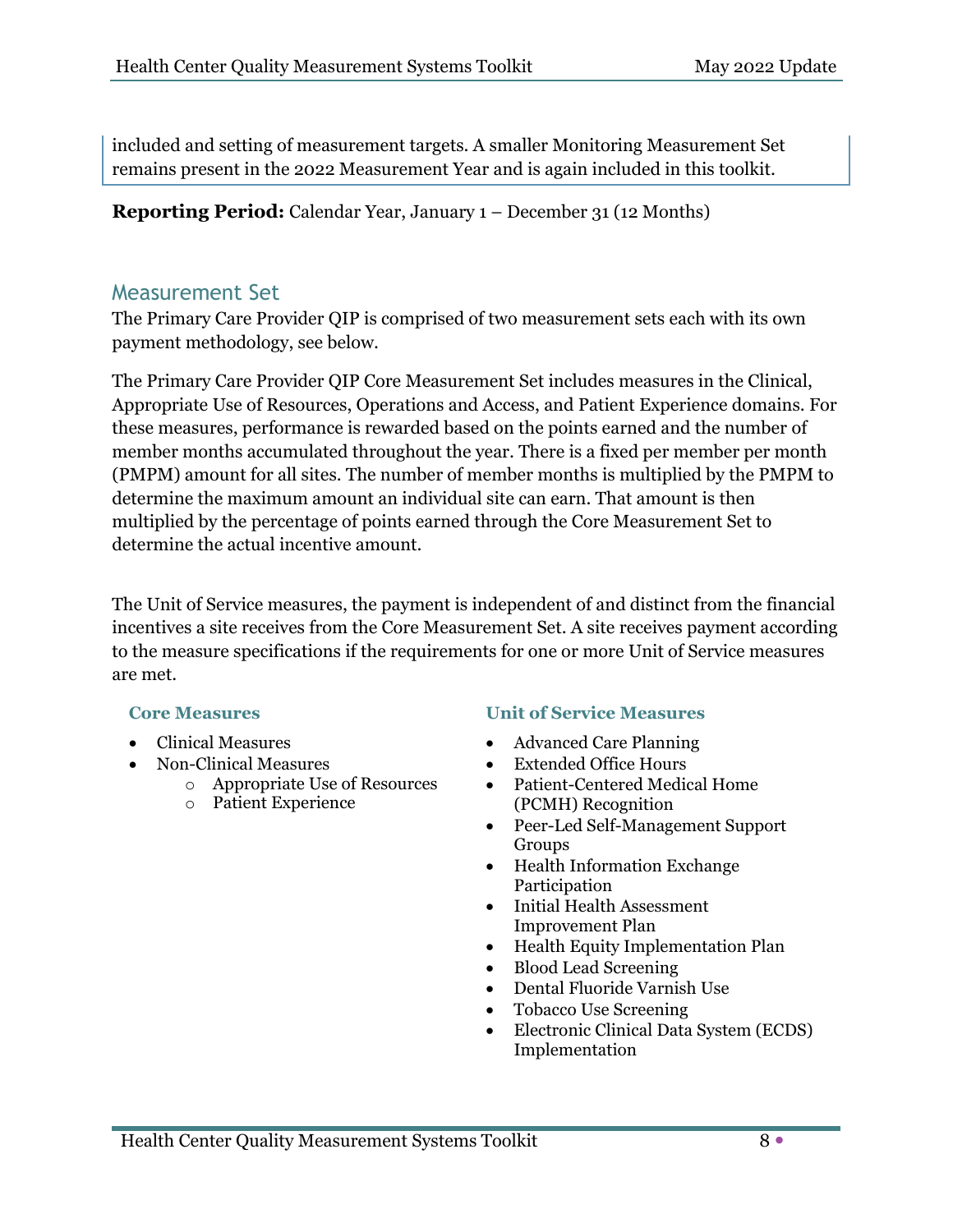#### **Provider eligibility criteria:**

All current primary care providers, including pediatric, family, and internal medicine sites, that have capitated Medi-Cal only members assigned and are contracted with PHC for the entire measurement year are automatically enrolled in the QIP. Providers must be contracted with members by October 1 for at least nine months in the measurement year to be eligible for the Core Measurement set.

**Sample Size:** All of the eligible population for the Core Measurement Set. Unit of service measures are optional, therefore the sample size can vary depending on the measure, and provider engagement and participation.

**Data Tracking:** Clinical measures are tracked by eReports, an online system developed and maintained internally by PHC's Web Applications IT team. Functions offered to you in eReports are:

- The ability to track your clinical performance in real time
- The ability to download patient reports for each of the clinical measures
- The ability to upload supplemental data for your patients-which is an important feature of eReports.

You can access eReports at: [https://qip.partnershiphp.org/.](https://qip.partnershiphp.org/)

For more information on how to create an eReports account and navigate the site, please refer to the eReports User Manual on the [PHC website through this link.](https://qip.partnershiphp.org/help.aspx) Non-Clinical measures are tracked by PHC's QIP Team and specific instructions and timelines can be found on the [PHC website.](http://www.partnershiphp.org/Providers/Quality/Pages/PCP-QIP-2021.aspx)

**Points Calculations:** Points for clinical measures are determined by thresholds obtained from the NCQA HEDIS national percentiles for Medicaid Health Plans, reported in the year prior to the QIP measurement year. The thresholds used typically include the 50<sup>th</sup>, 75<sup>th</sup>, and 90th percentiles calculated from the previous year's HEDIS data. Given the ongoing impact of the pandemic, current measurement targets were based primarily on the  $50<sup>th</sup>$  and  $75<sup>th</sup>$ percentiles. Colorectal Cancer Screening target is based on percentiles developed from recent plan-wide performance data, as NCQA data for Medicaid is not available.

For most existing clinical measures, the full-point target is set at the 75th percentile performance of all Medicaid health plans reporting to NCQA; sites can receive partial points on these measures if the 50th percentile performance is met. For all new clinical measures, the full-point target is set at the 50th percentile performance, with no partial points available. No points through relative improvement are available for new measures.

**Relative Improvement:** In order to be eligible to earn relative improvement points on a given clinical measure: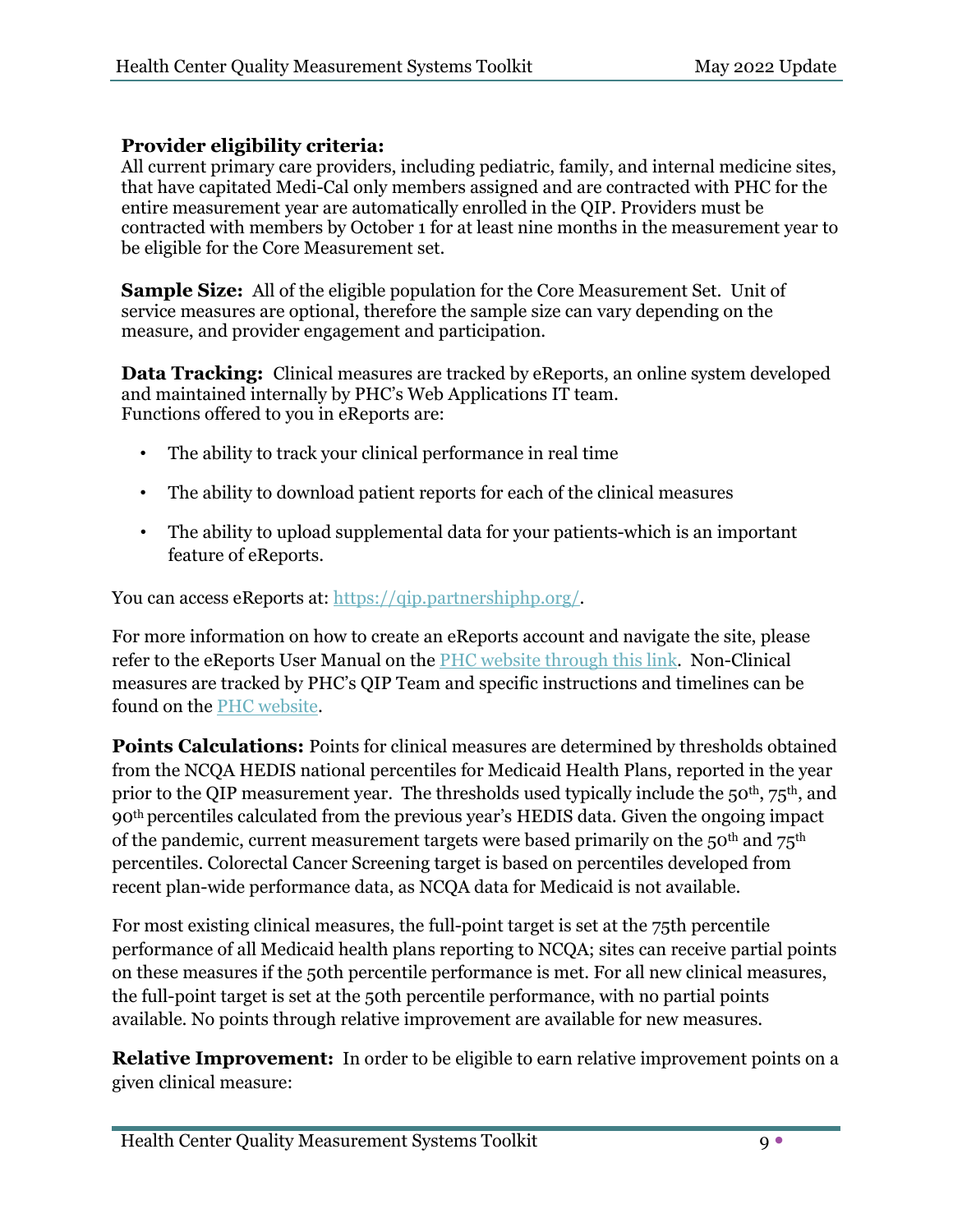- 1) Sites must first meet the 50th percentile performance target. AND
- 2) Sites must demonstrate a minimum of 10% relative improvement.

As calculated by the following formula:

(Current year performance) – (Previous year performance) (100 – Previous year performance)

Total available relative improvement points: full points

**Payment Methodology:** PHC encourages all PCP QIP participants to closely read the payment section in the [Specifications](http://www.partnershiphp.org/Providers/Quality/Documents/QIP%202022/2022%20PCP%20QIP%20Measure%20Specifications_Website%20Version_FINAL_02.25.2022.pdf) posted on our website.

Based on individual sites' performance on Core Measurement set. A single per member per month (PMPM) dollar amount will be established and approved by the PHC Board of Commissioners. Each site's maximum potential earnings will be the PMPM amount multiplied by the number of member months (MM) accumulated over the course of the year.

Here is the payment formula:

#### QIP Score %  $*$  Annual MMs  $*$  PMPM = Incentive

### **Key Terms of the PCP QIP:**

Eligible Population: Assigned and/or Capitated Medi-Cal members, excludes Medi-Medi or members with other insurance primary, and Special Members.

Continuous Enrollment: Members assigned for nine out of the 12 months between January 1, 2021 and December 31, 2021. December is the anchor month. Applies to Clinical measures only.

Member Months (MM): The sum of monthly enrollment counts over the course of the 12 month measurement period.

• Example: If a site has 1,000 members each month, for the full measurement year the site has accumulated 12,000 member months

Per member per month (PMPM): amount budgeted for the incentive payment

• Note: The per member per month (PMPM) amount may change annually based on the plan's financial performance. It is announced annually at the beginning of the measurement year and may change mid-year pending unforeseen State budget impacts to the plan.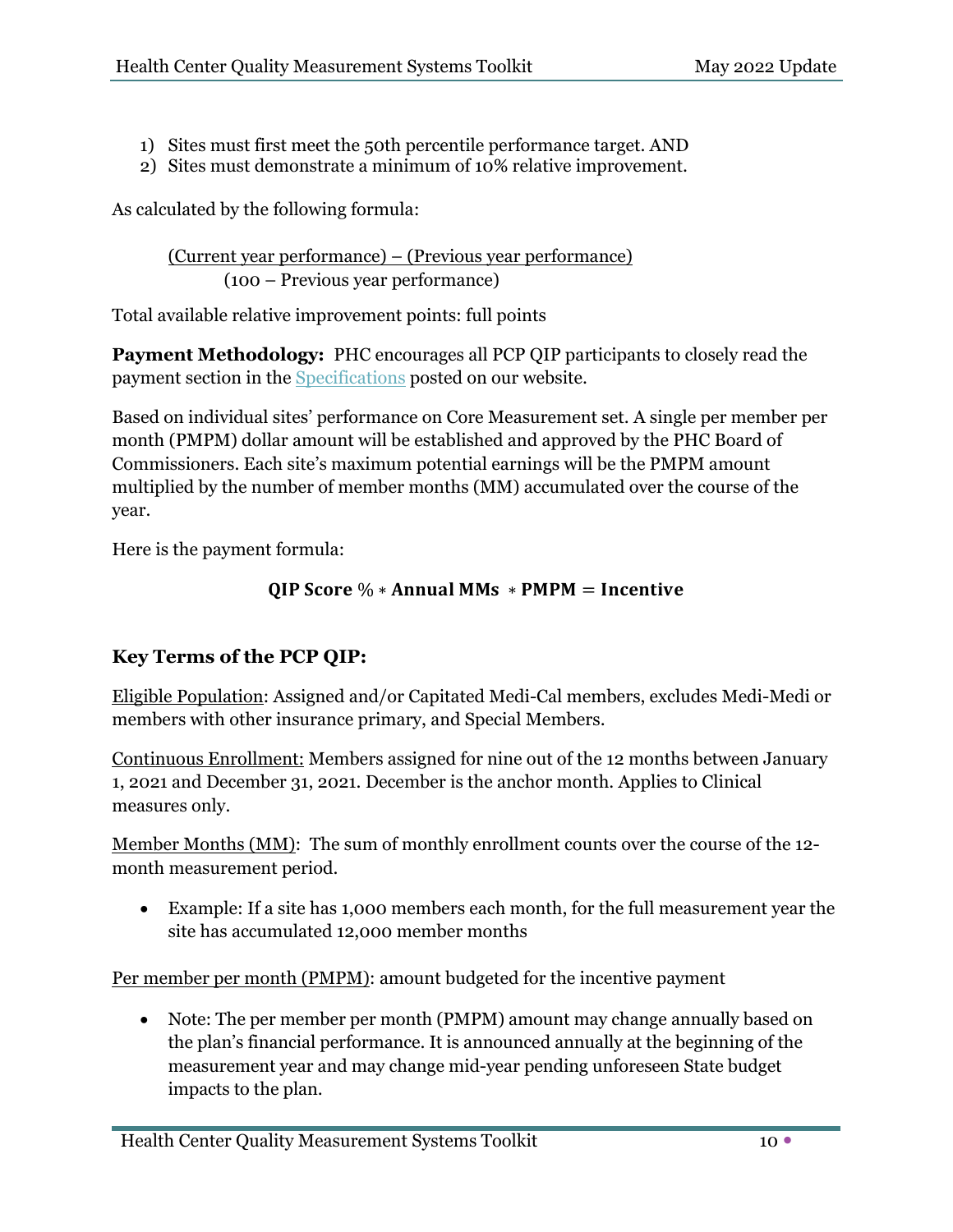Points Earned: The total number of points earned out of the total available points across the Core Measurement Set. Total available points are 100.

Denominator:The total number of persons during a defined time period who are eligible for the numerator event.

Numerator:The number of persons in the denominator who received the appropriate preventive or diagnostic screening or test.

#### **2022 Core Measurement Set Breakdown of Points:**

#### **Clinical Measures:**

| <b>Clinical Measures</b>                                     | Family          | Internal | Pediatric | Tracked by |
|--------------------------------------------------------------|-----------------|----------|-----------|------------|
| <b>Asthma Medication Ratio</b>                               | 7               | 12.5     | 12        | eReports   |
| <b>Breast Cancer Screening</b>                               | 7               | 12.5     | n/a       | eReports   |
| <b>Cervical Cancer Screening</b>                             | $\overline{7}$  | 12.5     | n/a       | eReports   |
| Child and Adolescent Well Care Visits                        | 10 <sup>2</sup> | n/a      | 12.5      | eReports   |
| Childhood Immunization Status: Combo 10                      | 7               | n/a      | 12.0      | eReports   |
| <b>Colorectal Cancer Screening</b>                           | 6               | 12.5     | n/a       | eReports   |
| Comprehensive Diabetes Care: HbA1c<br>Control                | 7               | 12.5     | n/a       | eReports   |
| <b>Controlling High Blood Pressure</b>                       | 7               | 12.5     | n/a       | eReports   |
| Immunizations for Adolescents - Combo 2                      | 7               | n/a      | 12.0      | eReports   |
| Well-Child Visits in the First 15 Months of<br>Life          | 10              | n/a      | 12.5      | eReports   |
| Diabetes - Retinal Eye Exam*                                 | n/a             | n/a      | n/a       | eReports   |
| Counseling for Nutrition for<br>Children/Adolescents         | n/a             | n/a      | 12        | eReports   |
| Counseling for Physical Activity for<br>Children/Adolescents | n/a             | n/a      | 12        | eReports   |
| <b>Total Points:</b>                                         | 75              | 75       | 85        |            |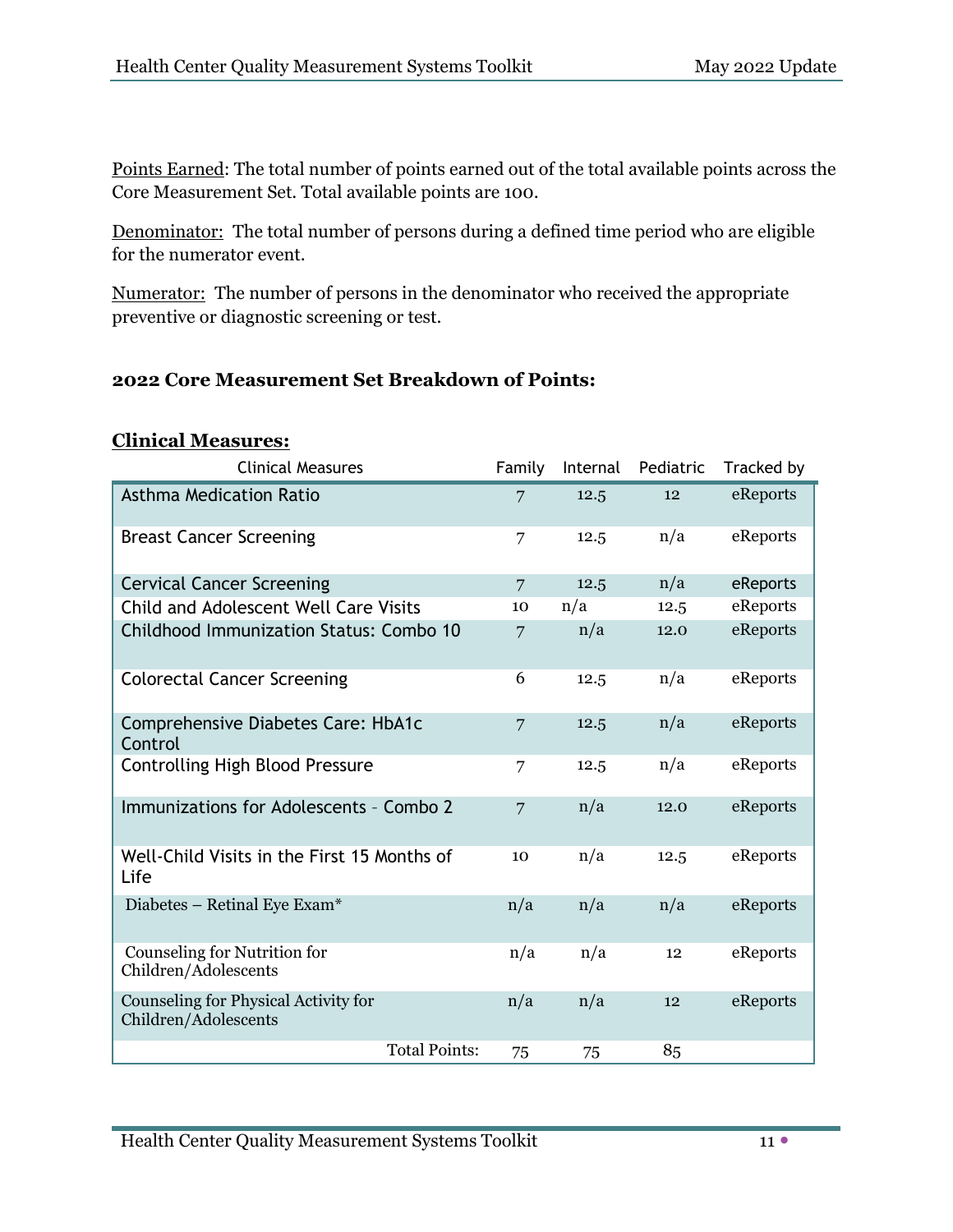#### **In response to the COVID-19 Pandemic:**

Due to circumstances related to the ongoing Covid-19 pandemic, the clinical measure marked as "Monitoring" (\*) is not applicable to the 2022 QIP measurement set. Monitoring measures will continue to be displayed in eReports and Partnership Quality Dashboard (PQD) throughout the measurement year, but performance does not contribute to the QIP score or total incentive payment available.

#### **Non-Clinical Measures:**

| Appropriate Use of Resources                | Family | Internal       | Pediatric | Tracked by |
|---------------------------------------------|--------|----------------|-----------|------------|
| <b>Ambulatory Care Sensitive Admissions</b> | 5      | $\overline{5}$ | n/a       | <b>PHC</b> |
| <b>Risk Adjusted Readmission Rate</b>       | 5      | 5              | n/a       | <b>PHC</b> |
| <b>Total Points:</b>                        | 10     | 10             | $\Omega$  |            |
| <b>Access and Operations</b>                | Family | Internal       | Pediatric | Tracked by |
| Avoidable ED Visits/1000                    | 5      | 5              | 5         | <b>PHC</b> |
| <b>PCP Office Visits*</b>                   | n/a    | n/a            | n/a       | <b>PHC</b> |
|                                             |        |                |           |            |
| <b>Total Points:</b>                        | 5      | $\overline{5}$ | 5         |            |
| <b>Patient Experience</b>                   | Family | Internal       | Pediatric | Tracked by |
| <b>CAHPS Survey or Survey Option</b>        | 10     | 10             | 10        | PHC/PCP    |
| <b>Total Points:</b>                        | 10     | 10             | 10        |            |

#### **In response to the COVID-19 Pandemic:**

Due to circumstances related to the ongoing Covid-19 pandemic, the non-clinical measure marked as "Monitoring" (\*) is not applicable to the 2022 QIP measurement set. Monitoring measures will continue to be displayed in eReports and Partnership Quality Dashboard (PQD) throughout the measurement year, but performance does not contribute to the QIP score or total incentive payment available

**Unit of Service (Optional):** Providers receive payment for each unit of service they provide.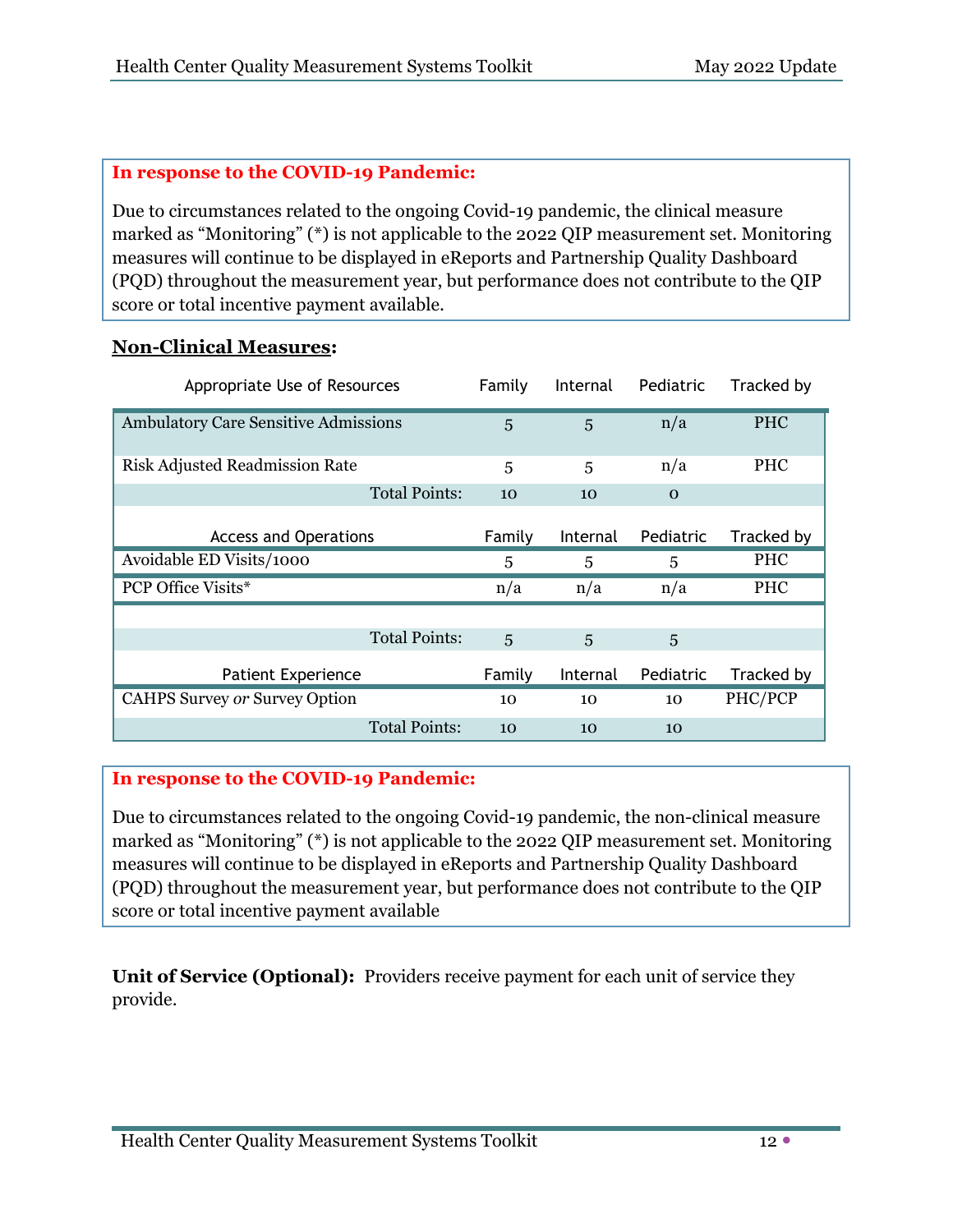| <b>Measures</b>                                                                                                                                                            | <b>Incentive Amount</b>                                                                                                                                                                                                                                                                                  | <b>Tracked</b><br>By           | System for<br>Monitoring | System for<br>Submission       |
|----------------------------------------------------------------------------------------------------------------------------------------------------------------------------|----------------------------------------------------------------------------------------------------------------------------------------------------------------------------------------------------------------------------------------------------------------------------------------------------------|--------------------------------|--------------------------|--------------------------------|
| <b>Advance Care</b><br>Planning                                                                                                                                            | Minimum 1/1000th (0.001%) of<br>the sites assigned monthly<br>membership18 years and older for:<br>• \$100 per Attestation, maximum<br>payment \$10,000.<br>• \$100 per Advance<br>Directive/POLST, maximum<br>payment \$10,000                                                                          | eReports                       | eReports                 | Submission<br>Template         |
| <b>PCMH</b><br>Certification                                                                                                                                               | \$1,000 yearly for achieving or<br>maintaining certification                                                                                                                                                                                                                                             | PHC QIP<br>Team                | Year-end<br>Reports      | Submission<br>Template         |
| Peer-Led Self<br>Mgmt. Support<br>Groups                                                                                                                                   | \$1,000 Per Group per Year<br>Maximum of 10 groups per Parent<br>Organization                                                                                                                                                                                                                            | PHC QIP<br>Team                | Year-end<br>Reports      | Submission<br>Template         |
| Health<br>Information<br>Exchange<br>Participation                                                                                                                         | One time \$3000 incentive for<br>signing on with a local or regional<br>health information exchange;<br>Annual \$1500 incentive for<br>showing continued participation<br>with a local or regional health<br>information exchange. The \$3000<br>incentive is available once per<br>parent organization. | PHC QIP<br>Team                | Year-end<br>Reports      | Submission<br>Template         |
| Access/Extended<br><b>Office Hours</b>                                                                                                                                     | Quarterly 10% of capitation for<br>PCP sites must be open for<br>extended office hours the entire<br>quarter an additional 8 hours per<br>week or more beyond the normal<br>business hours (reference measure<br>specification).                                                                         | Provider<br>Relations<br>Dept. | Quarterly<br>Reports     | Provider<br>Relations<br>Dept. |
| <b>Initial Health</b><br>\$2,000 per parent organization for<br>submitting all required parts of<br>Assessment<br>improvement plan, regardless of<br>visit volume          |                                                                                                                                                                                                                                                                                                          | PHC QIP<br>Team                | Year-end<br>Reports      | Submission<br>Template         |
| <b>Health Equity</b><br>\$2000 per parent organization for<br>submission of proposed plan to<br>adopt internal best practices<br>supporting a Health Equity<br>initiative. |                                                                                                                                                                                                                                                                                                          | PHC QIP<br>Team                | Year-end<br>Reports      | Submission<br>Template         |
| <b>Blood Lead</b><br>Screening                                                                                                                                             | Tier 1-3, \$1000, \$3000, \$5000 per<br>parent organization for the<br>number of children between 24 to<br>72 months who had capillary or<br>venous lead blood test for lead<br>poisoning.                                                                                                               | PHC QIP<br>Team                | Year-end<br>Reports      | Submission<br>Template         |

# **2022 Unit of Service breakdown of measures:**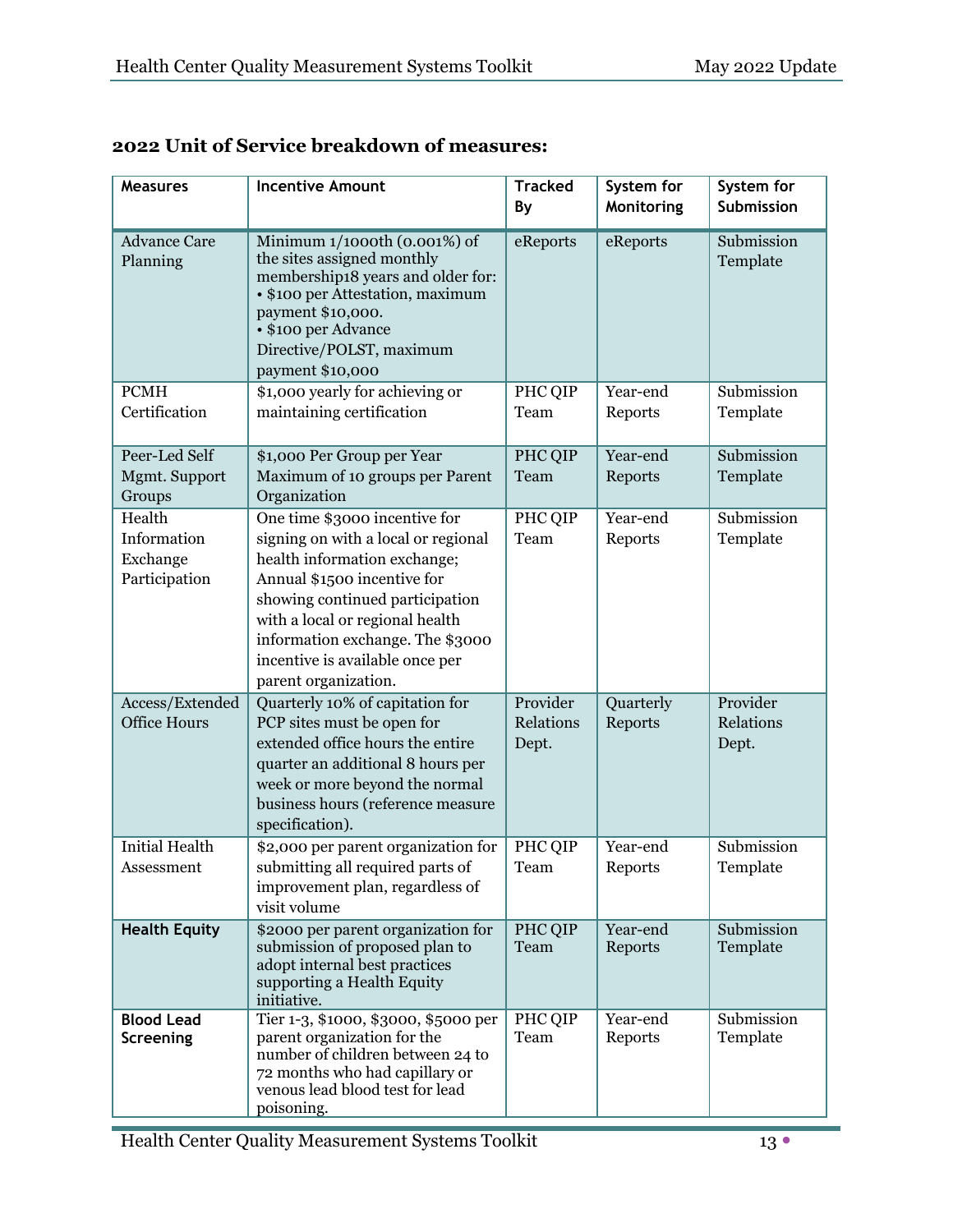| <b>Dental Fluoride</b><br><b>Varnish Use</b>                                                                                                                                                                                               | \$1,000 per parent organization for<br>submission of proposed plan to<br>implement fluoride varnish<br>application in the medical office.  |                 | Year-end<br>Reports | Submission<br>Template |
|--------------------------------------------------------------------------------------------------------------------------------------------------------------------------------------------------------------------------------------------|--------------------------------------------------------------------------------------------------------------------------------------------|-----------------|---------------------|------------------------|
| <b>Tobacco Use</b><br>Screening                                                                                                                                                                                                            | \$5.00 per tobacco use screening or<br>counseling of members $11 - 21$<br>years of age after 3% threshold of<br>assigned members screened. | PHC QIP<br>Team | Year-end<br>Reports | Submission<br>Template |
| \$5,000 per parent organization for<br><b>Electronic</b><br>participating in Electronic Clinical<br><b>Clinical Data</b><br>Data System (ECDS)<br>System (ECDS)<br>implementation by the end of the<br>Implementation<br>measurement year. |                                                                                                                                            | PHC QIP<br>Team | Year-end<br>Reports | PHC IT<br>Department   |

#### **Program Timeline:**

#### **2022**

January 1 – First day of the measurement year.

March 1 – eReports Launch

December 31 – Last day of the measurement year.

#### **2023**

January 9 – First day of the Measurement Year Grace Period

January 31 – Final Submission Deadline

February 1-7 (approximately) – Clinical (eReports) and Advance Care Planning data validation period.

April 28 – Payment Distribution

#### **Resources:**

[QIP Website: http://www.partnershiphp.org/Providers/Quality/Pages/PCPQIPLandingPage.aspx](http://www.partnershiphp.org/Providers/Quality/Pages/PCPQIPLandingPage.aspx) QIP Inbox: [qip@partnershiphp.org](mailto:qip@partnershiphp.org) eReports:<https://qip.partnershiphp.org/>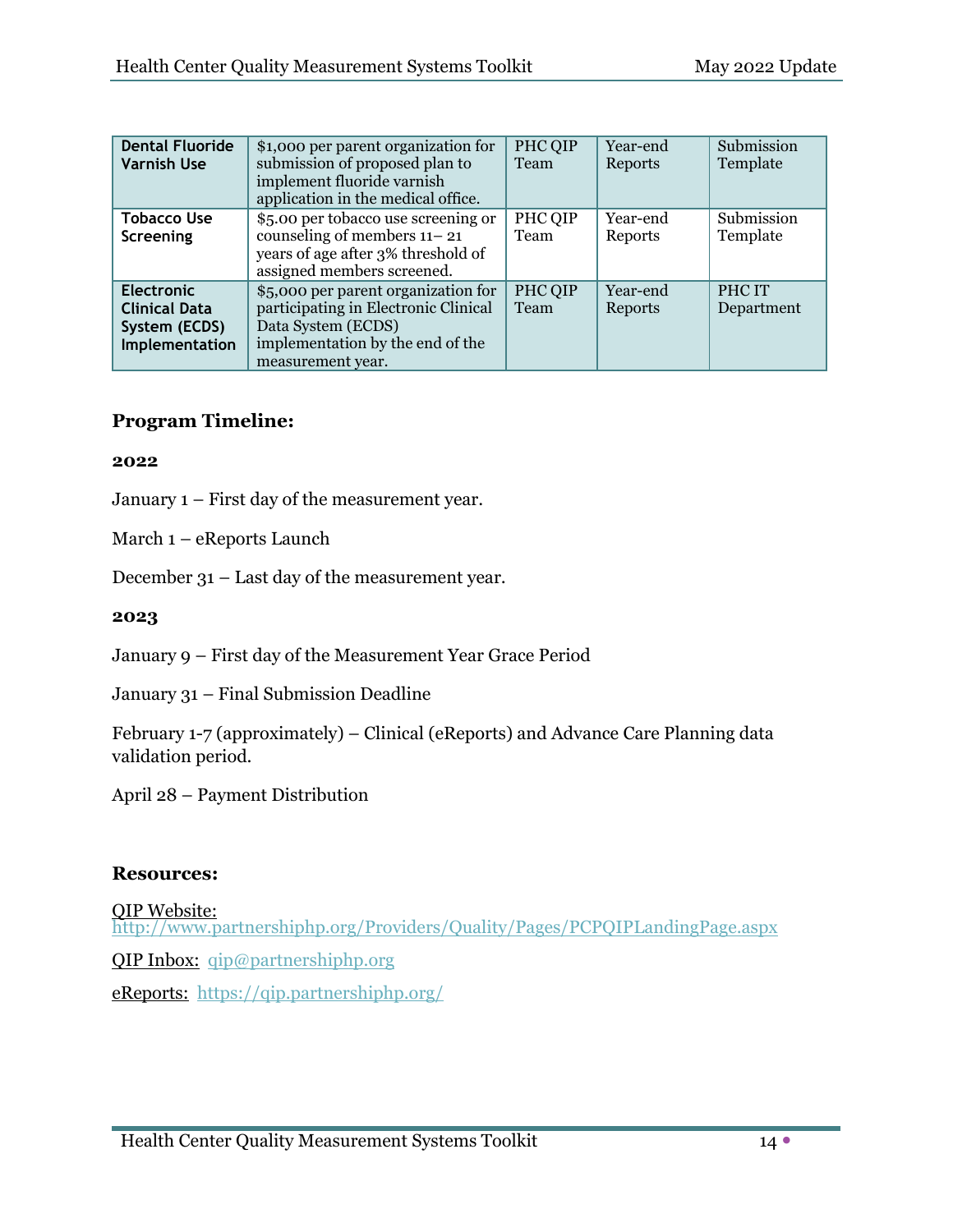# Facility Site Review

# Background and Terms

Partnership HealthPlan of California (PHC) is mandated by the California Department of Health Care Services (DHCS) to review contracted providers within our Network.

Contracted primary care providers, as well as OB/GYN provider sites, are reviewed as a condition of participation in our provider network. These site reviews are conducted during the initial provider credentialing process. Additional site reviews will be conducted as part of the ongoing provider re-credentialing process at least every three years to assure that each provider continues to meet the standards set forth by local, state, and federal regulations. A registered nurse, certified by the California Department of Health Care Services (DHCS) using the DHCS approved review tools, conducts the review. The review tools and guidelines as well as a preparation checklist are provided to the site at the time the review is scheduled. The **Site Review (SR)** consists of the **Facility Site Review and Medical Record Review.** In addition, a **Physical Accessibility Review Survey (PARS)** is also conducted at the time of the SR.

*What is a Facility Site Review?* The Facility Site Review is an assessment of the facility's physical site (includes building, accessibility, equipment, and policies/procedures), and the DHCS approved site review tool is used to determine compliance in meeting the standards in the following areas:

- Accessibility/Safety Personnel Office Management
	-
- 
- Clinical Services Preventative Services Infection Control
- 

#### **Benchmarks:**

| <b>Exempted Pass:</b>                                                                                            | <b>Conditional Pass:</b>                                                                                                  | <b>Not Pass:</b> |
|------------------------------------------------------------------------------------------------------------------|---------------------------------------------------------------------------------------------------------------------------|------------------|
| 90% or above without<br>deficiencies in Critical<br>Elements, Pharmaceutical<br>Services or Infection<br>Control | 80-89%, or 90% and above<br>with deficiencies in Critical<br>Elements, Pharmaceutical<br>Services or Infection<br>Control | Below 80%        |
|                                                                                                                  |                                                                                                                           |                  |

#### **A corrective action plan (CAP) is required for a Conditional Pass or a Not Pass.**

A CAP for all deficiencies identified for critical element criteria, which are bolded and underlined in the site review tool, should be submitted to the Health Plan within 10 calendar days of the review. A corrective action plan for deficiencies on non-critical element criteria is due to the Health Plan within 30 calendar days from the date of the review.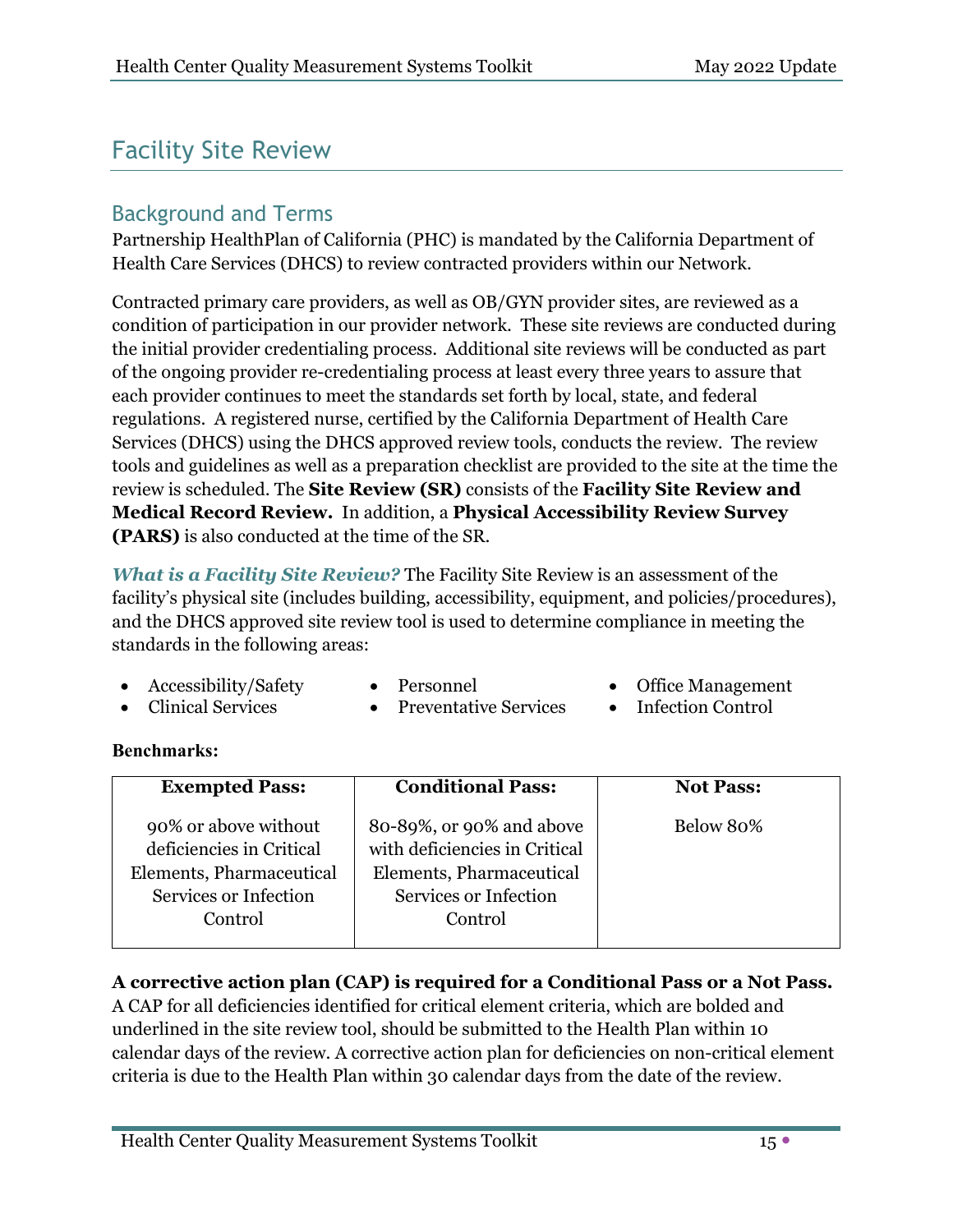| <b>Critical Element</b>           | Deficiencies                                                                                                                                                                                                                                                                                                                                                                                                                                                 |
|-----------------------------------|--------------------------------------------------------------------------------------------------------------------------------------------------------------------------------------------------------------------------------------------------------------------------------------------------------------------------------------------------------------------------------------------------------------------------------------------------------------|
| Access/Safety                     | 1. Exit doors and aisles are unobstructed and egress<br>(escape) accessible.<br>Airway management: oxygen delivery system, oral<br>2.<br>airways, nasal cannula or mask, Ambu bag.                                                                                                                                                                                                                                                                           |
| Personnel                         | 3. Only qualified/trained personnel retrieve, prepare or<br>administer medications.                                                                                                                                                                                                                                                                                                                                                                          |
| <b>Office Management</b>          | Physician review and follow-up of<br>4.<br>referral/consultation reports and diagnostic test<br>results.                                                                                                                                                                                                                                                                                                                                                     |
| Pharmaceutical<br><b>Services</b> | 5. Only lawfully authorized persons dispense drugs to<br>patients.                                                                                                                                                                                                                                                                                                                                                                                           |
| <b>Infection Control</b>          | 6. Personal protective equipment is readily available for<br>staff use.<br>Needle-stick safety precautions are practiced on site.<br>7.<br>Blood, other potentially infectious materials and<br>8.<br>Regulated Wastes are placed in appropriate leak<br>proof, labeled containers for collection, handling,<br>processing, storage, transport, or shipping.<br>9. Spore testing of autoclave/steam sterilizer with<br>documented results (at least monthly) |

The nine (9) Critical Element Deficiencies are:

Typically, a facility site review takes 3-4 hours to complete. Your site can operate as usual during the review. An office representative that is highly knowledgeable in the site's daily operations and policy/procedures is needed during the review. This person will be called upon to answer questions from the reviewer, demonstrate knowledge of how to use certain types of medical equipment and provide evidence of policies and procedures in place at the facility. The reviewer may also ask additional personnel (i.e. MA/LVN/Receptionist) questions regarding their area of expertise.

*What is a Medical Record Review?* A Medical Record Review is conducted at primary care provider sites, 3-6 months after an Initial Site Review has been completed, and at least every three years thereafter. The DHCS approved tool and guidelines used by the DHCScertified nurse reviewer are sent to the site at the time the review is scheduled. A list of patients whose records will be reviewed is provided 1-2 weeks before the review. The records for this type of review are not collected, they are reviewed onsite or through a WebEx meeting.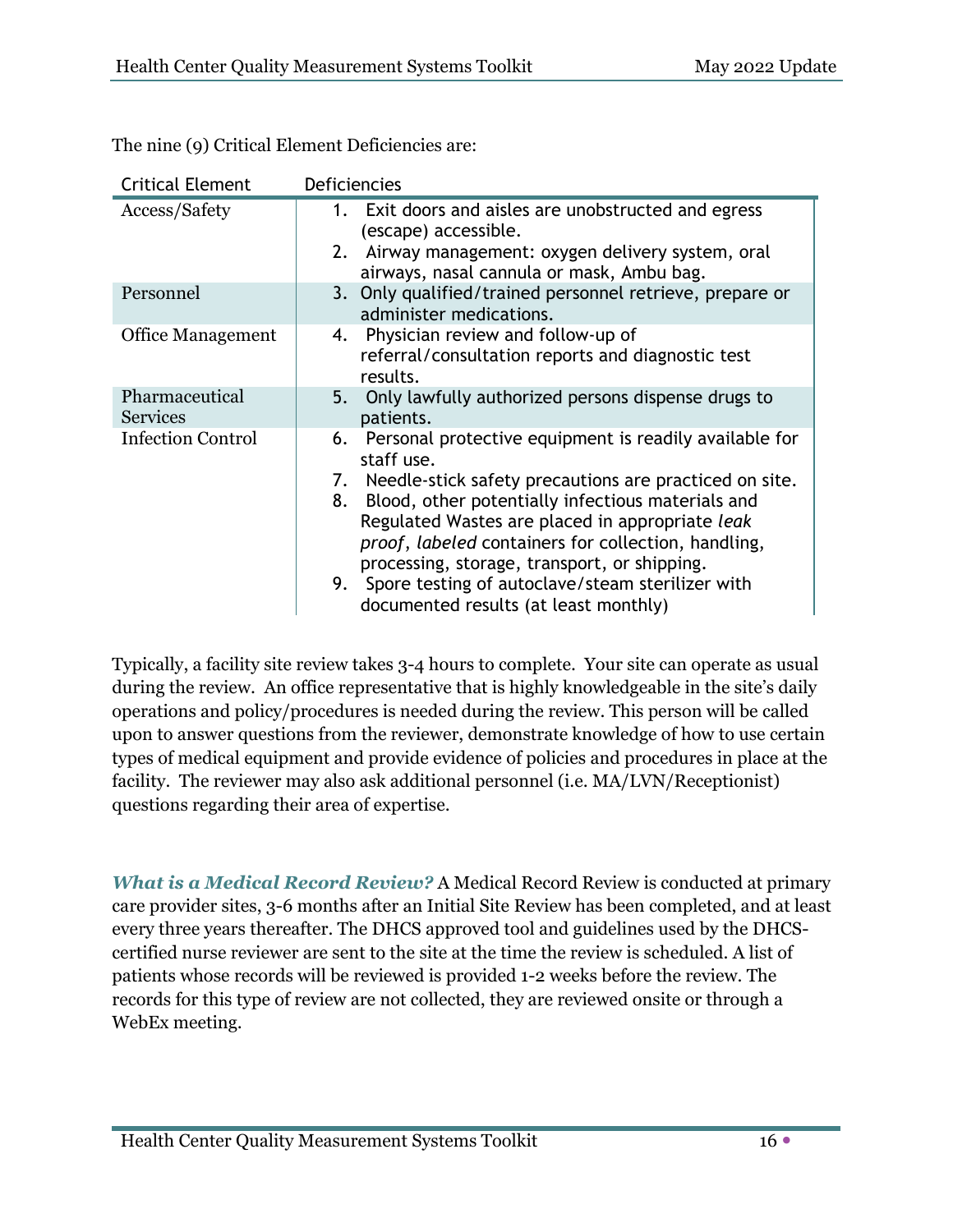The specific areas being reviewed are:

- Format
- Documentation
- Continuity of Care
- Pediatric Preventive Care (comparable to HEDIS, QIP, UDS)
- Adult Preventive Care (comparable to HEDIS, QIP, UDS)
- OB/CPSP Preventive Care (comparable to HEDIS,QIP, UDS)

All of the areas are assessed for each record based on the age of the member and age appropriateness of member screenings.

Benchmarks:

| <b>Exempted Pass</b>            | <b>Conditional Pass</b>       | <b>Not Pass:</b> |
|---------------------------------|-------------------------------|------------------|
| 90% or above:                   | 80-89%:                       | Below 80%        |
| (Total score is $\geq 90\%$ and | (Total MRR is 80-89% OR       |                  |
| all section scores are 80%      | any section(s) score is $\lt$ |                  |
| or above)                       | 80%)                          |                  |

*Note: Any section score of < 80% requires a Corrective Action Plan (CAP) for the entire MRR, regardless of the Total MRR score. There are no critical elements in this portion of the review. An MRR CAP must be submitted within 30 calendar days.* 

Typically, a medical record review can take up to 5 hours for 10 medical records. The number of providers working at the site determines the number of records to be reviewed which ranges from 10-40 records. Your site can operate as usual during the review. A staff person will be needed to help acquaint the reviewer with the electronic health record layout. PHC recommends conducting the medical record review virtually whenever possible to optimize the review process and impact on staff time.

*What is a Physical Accessibility Review Survey (PARS)?* This review is unique among the programs included in this overall tool. While an important part of the site review process, there are no corresponding criteria among the other programs covered in this tool.

Physical Accessibility Review Survey (PARS) are conducted for all contracted Primary Care Provider sites, as well as High Volume Ancillary and Specialty Provider (HVASP) sites. The PARS tool was developed by a collaborative coalition made up of staff from the DHCS and Medi-Cal Managed Care Health Plans to address the accessibility of providers' offices, clinics, and other health care providers that provide medical care to seniors and people with disabilities.